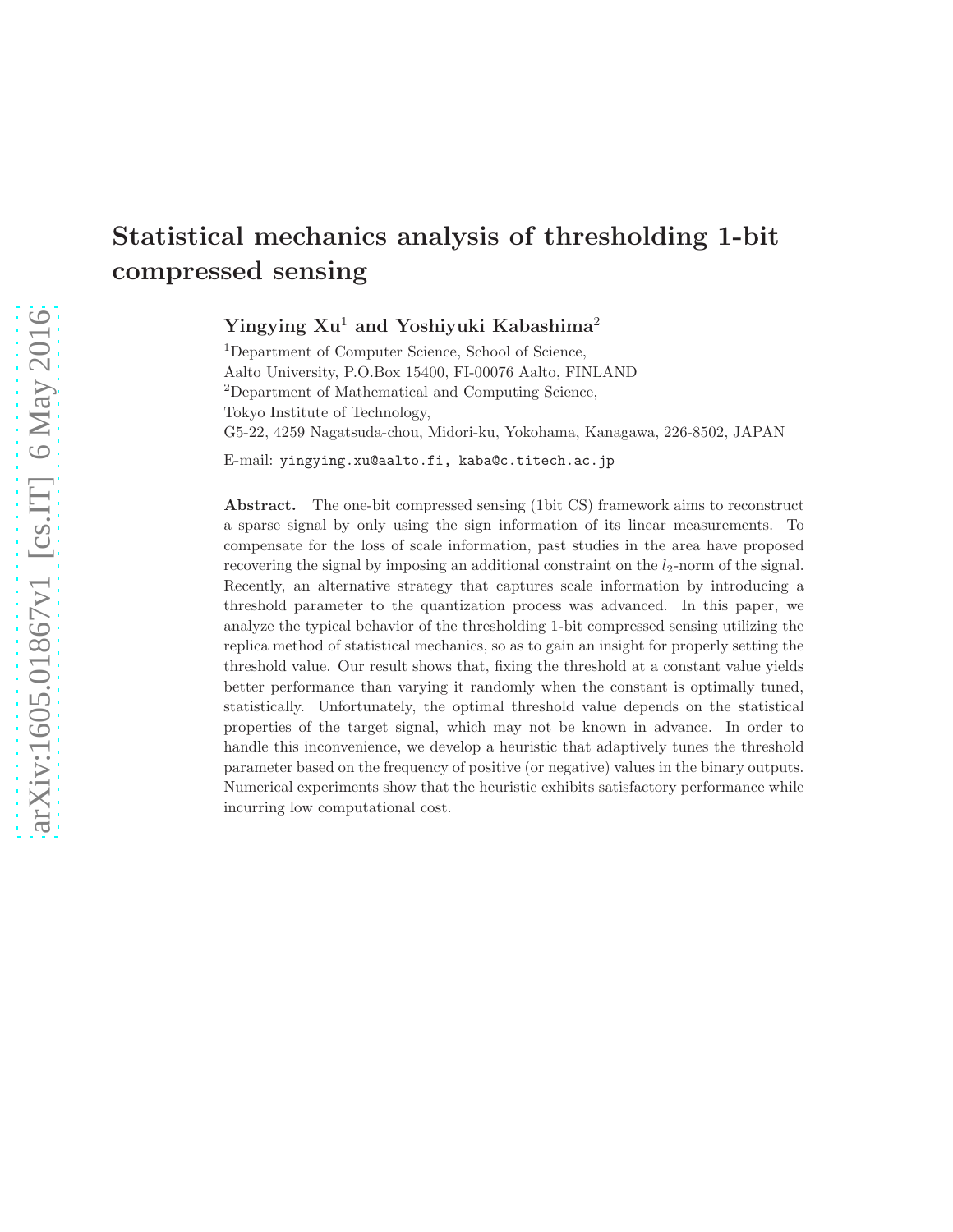## 1. Introduction

For the last decade, compressed sensing (CS) has received considerable attention as a novel technology in signal processing research. The purpose of CS is to enhance signal processing performance by utilizing the notion of the *sparsity* of signals  $[1]-[4]$  $[1]-[4]$ . Let us suppose that a sparse vector  $x^0 \in \mathbb{R}^N$ , many components of which are zero, is linearly transformed into vector  $y \in \mathbb{R}^M$  by an  $M \times N$  measurement matrix  $\Phi$ , where  $y = \Phi x^0$ . For a given pair of  $\Phi$  and  $y$ , the reconstruction of  $x^0$  is required [\[5\]](#page-15-2). Many studies in CS research have shown that the sparsity of signals makes it possible to perfectly reconstruct  $x^0$  at a viable computational cost, even in the region of  $\alpha = M/N < 1$ [\[6\]](#page-15-3)–[\[9\]](#page-15-4). This has led to the hardware-level realization of accurate signal reconstruction that had hitherto been regarded as out of reach due to limitations on sampling rates [\[10\]](#page-15-5) and/or the number of sensors [\[11\]](#page-15-6).

In the signal processing context, the CS framework eases the burden on analogto-digital converters (ADCs) by reducing the sampling rate required to acquire and recover sparse signals. However, in practice, ADCs not only sample, but also quantize each measurement to a finite number of bits; moreover, there is an inverse relationship between achievable sampling rate and bit depth. Therefore, many discussions on CS have shifted emphasis from sampling rate to number of bits per measurement [\[12,](#page-15-7) [13\]](#page-15-8). In particular, we are here interested in the extreme case of 1-bit CS measurement, which captures just the sign as  $y = \text{sign}(\Phi x^0)$  [\[14\]](#page-15-9). Thus, the measurement operator is a mapping from  $\mathbb{R}^N$  to the Boolean cube  $B^M := \{-1,1\}^M$ . This is highly beneficial in practice due to the significant reduction in the size of data that are transmitted and stored.

It is obvious that the scale (absolute amplitude) of the signal is lost in 1-bit CS measurements. To compensate for this, past studies have proposed the imposition of an additional constraint whereby the  $l_2$ -norm of the signal is normalized to a fixed constant [\[14,](#page-15-9) [15\]](#page-15-10). In other words, this can only reconstruct the directional information but not the true scale information of the signal. Moreover, it yields another drawback such that solving the reconstruction problem becomes nontrivial, since the problem is no longer formulated as a convex optimization. In order to address these issues, by introducing a set of finite thresholds  $\lambda = (\lambda_{\mu})$   $(\mu = 1, 2, ..., M)$  to the quantizer as

<span id="page-1-0"></span>
$$
y = sign(\Phi x + \lambda), \tag{1}
$$

and combining the knowledge of the thresholds, we are able to estimate the scale of the signal [\[16\]](#page-15-11). Furthermore, as the feasible set provided by the constraint of [\(1\)](#page-1-0) for given measurements  $y$  is a convex region of  $x$ , one can reconstruct a sparse signal in polynomial time by solving the  $l_1$ -norm minimization problem

<span id="page-1-1"></span>
$$
\hat{\boldsymbol{x}} = \underset{\boldsymbol{x} \in \mathbb{R}^N}{\operatorname{argmin}} \, ||\boldsymbol{x}||_1 \text{ subject to } \boldsymbol{y} = \operatorname{sign}(\boldsymbol{\Phi}\boldsymbol{x} + \boldsymbol{\lambda}) \tag{2}
$$

by using versatile convex optimization algorithms [\[17\]](#page-15-12).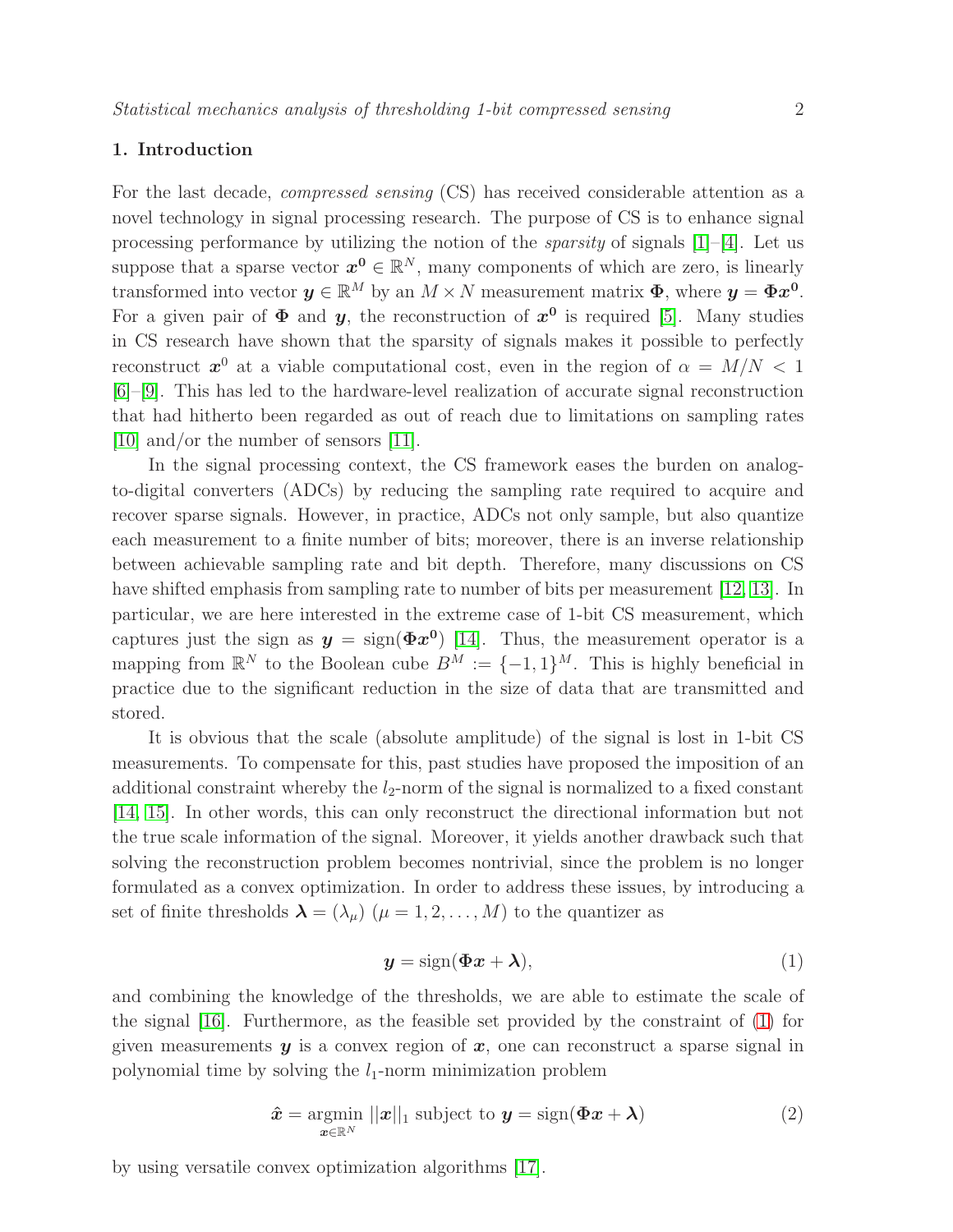A lingering, natural question is how should we set the values of  $\lambda_{\mu}$ . To partially answer this, we compare two strategies: one involves fixing the thresholds at a constant value  $\lambda_{\mu} = \lambda$  for all measurements, and the other consists of independently selecting  $\lambda_{\mu}$  from an identical Gaussian distribution. In [\[16\]](#page-15-11), worst case bounds of the number of measurements necessary for achieving permissible reconstruction errors are evaluated for the two strategies. However, worst case evaluations, in general, do not necessarily well describe the performance actually observed in practical situations, and therefore, alternative investigations for probing the typical performance are also important. Having this perspective, we here analyze the typical performance of the thresholding 1-bit CS using statistical mechancis. We will show that the fixing-value strategy statistically yields better mean squared error (MSE) performance than the random strategy when adjustable parameters are optimally tuned using the replica method [\[18\]](#page-15-13) of statistical mechanics.

Unfortunately, the value of the optimal threshold depends on the statistical property of the target signal, which may not be known in advance. To cope with such situations, we focus here on the distribution of binary output y, which indirectly conveys the amplitude information of the target signal  $x^0$  and can be estimated from measurements. We develop a heuristic that adaptively tunes the threshold parameter based on the frequency of positive (or negative) values in the binary outputs. Numerical experiments show that our algorithm exhibits satisfactory performance which is comparable to that achieved by the optimally tuned threshold.

The rest of this paper is organized as follows: In Section II, we formulate the problem to be addressed in this study. In Section III, we evaluate the performance of the reconstruction method of [\(2\)](#page-1-1). Section IV is devoted to a description of our learning algorithm to tune the threshold value, whereas Section V summarizes our work in this study.

## 2. Problem set up

Let us suppose a situation where entry  $x_i^0$   $(i = 1, 2, ..., N)$  of N-dimensional signal  $x^0 \in \mathbb{R}^N$  is independently generated from an identical sparse distribution:

<span id="page-2-0"></span>
$$
P(x) = (1 - \rho) \delta(x) + \rho \tilde{P}(x), \qquad (3)
$$

where  $\rho \in [0, 1]$  represents the density of nonzero entries in the signal, and  $\tilde{P}(x)$  is a distribution function of  $x \in \mathbb{R}$  that does not have finite mass at  $x = 0$ . In the thresholding 1-bit CS, the measurement is performed as

<span id="page-2-1"></span>
$$
y = sign\left(\Phi x^0 + \lambda\right),\tag{4}
$$

where we assume that each entry of the  $M \times N$  measurement matrix  $\Phi$  is provided as an independent sample from a Gaussian distribution of mean zero and variance  $N^{-1}$ .

We consider two strategies for setting the thresholding vector  $\lambda = (\lambda_{\mu})$ . Case 1: entry  $\lambda_{\mu} = \lambda$  is fixed for all  $\mu = 1, 2, ..., M$ . Case 2:  $\lambda_{\mu}$  is independently sampled from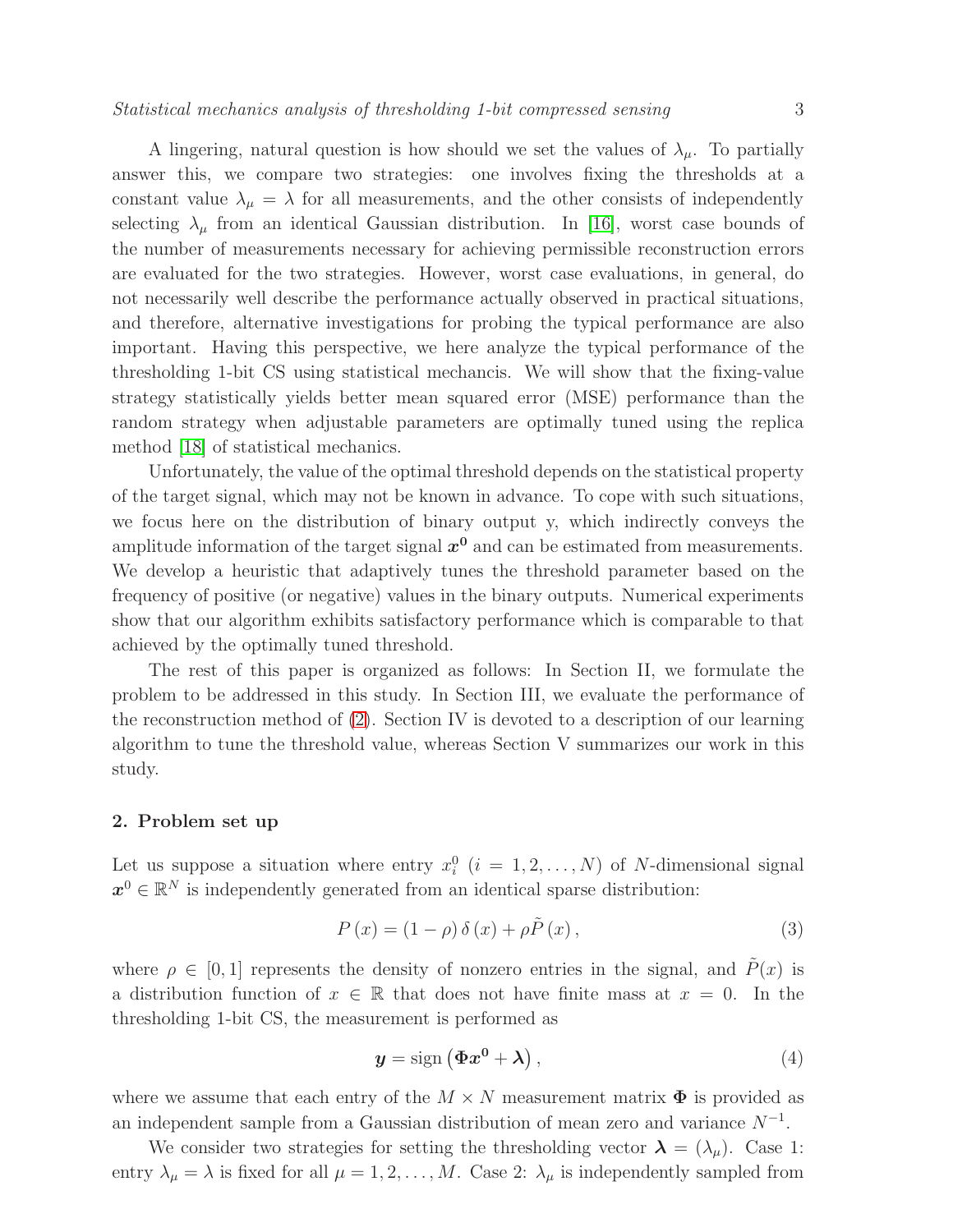a Gaussian distribution  $\mathcal{N}(0, \sigma_{\lambda}^2)$ . For both cases, the feasible set consistent with given outputs  $y$  is provided by a set of inequalities

$$
y_{\mu}\left(\sum_{i=1}^{N}\Phi_{\mu i}x_{i}+\lambda_{\mu}\right)>0
$$
\n(5)

 $(\mu = 1, 2, \ldots, M)$ , which defines a convex region of x. Therefore, a sparse signal is reconstructed by the  $l_1$ -norm minimization [\(2\)](#page-1-1) utilizing a certain convex optimization algorithm.

#### 3. Analysis

#### 3.1. Method

The key to finding the statistical properties of reconstruction [\(2\)](#page-1-1) is the average free energy density

$$
\bar{f} \equiv -\lim_{\beta, N \to \infty} \frac{1}{\beta N} \left[ \ln Z(\beta; \Phi, \mathbf{x}^0, \lambda) \right]_{\Phi, \mathbf{x}^0, \lambda}, \tag{6}
$$

where

<span id="page-3-0"></span>
$$
Z(\beta; \Phi, x^0, \lambda) = \int dx e^{-\beta ||x||_1} \prod_{\mu=1}^M \Theta\left( (\Phi x^0 + \lambda)_{\mu} (\Phi x + \lambda)_{\mu} \right) \tag{7}
$$

is the partition function. We consider the large system size limit,  $N \to \infty, M \to \infty$ , while keeping  $\alpha = M/N$  finite. Here,  $\Theta(x) = 1$  and 0 for  $x > 0$  and  $x < 0$ , respectively, offers the basis for our analysis.  $[\cdots]_X$  generally denotes the operation of the average with respect to the random variable X. As  $\beta$  tends to infinity, the integral of [\(7\)](#page-3-0) is dominated by the correct solution of  $(2)$ , which offers the minimum  $l_1$ -norm of x. One can therefore evaluate the performance of the solution by examining the macroscopic behavior of [\(7\)](#page-3-0) in the limit of  $\beta \to \infty$ . Because directly averaging the logarithm of the partition function is difficult, we employ the replica method [\[18\]](#page-15-13), which allows us to calculate the average free energy density as

$$
\bar{f} = -\lim_{n \to +0} \frac{\partial}{\partial n} \lim_{\beta, N \to \infty} \frac{1}{\beta N} \ln \left[ Z^n(\beta; \Phi, x^0, \lambda) \right]_{\Phi, x^0, \lambda}.
$$
 (8)

For this, we first evaluate the  $n$ -th moment of the partition function  $[Z^n (\beta; \Phi, x^0, \lambda)]_{\Phi, x^0, \lambda}$  for  $n = 1, 2, ... \in \mathbb{N}$  by using the formula

<span id="page-3-1"></span>
$$
Z^{n}\left(\beta;\mathbf{\Phi},\mathbf{x}^{0},\boldsymbol{\lambda}\right)=\int\prod_{a=1}^{n}\left(dx^{a}e^{-\beta||\mathbf{x}^{a}||_{1}}\right)\times\prod_{a=1}^{n}\prod_{\mu=1}^{M}\Theta\left((\mathbf{\Phi}\mathbf{x}^{0}+\boldsymbol{\lambda})_{\mu}(\mathbf{\Phi}\mathbf{x}^{a}+\boldsymbol{\lambda})_{\mu}\right),\quad(9)
$$

which holds only for  $n = 1, 2, \ldots \in \mathbb{N}$ . Here,  $\mathbf{x}^a$   $(a = 1, 2, \ldots, n)$  denotes the a-th replicated signal. Averaging [\(9\)](#page-3-1) with respect to  $\Phi$  and  $x^0$  results in the saddle point evaluation concerning macroscopic variables  $q_{0a} = q_{a0} \equiv N^{-1}x^0 \cdot x^a$  and  $q_{ab} = q_{ba} \equiv N^{-1}x^a \cdot x^b$   $(a, b = 1, 2, ..., n)$ . Although [\(9\)](#page-3-1) holds only for  $n \in \mathbb{N}$ , the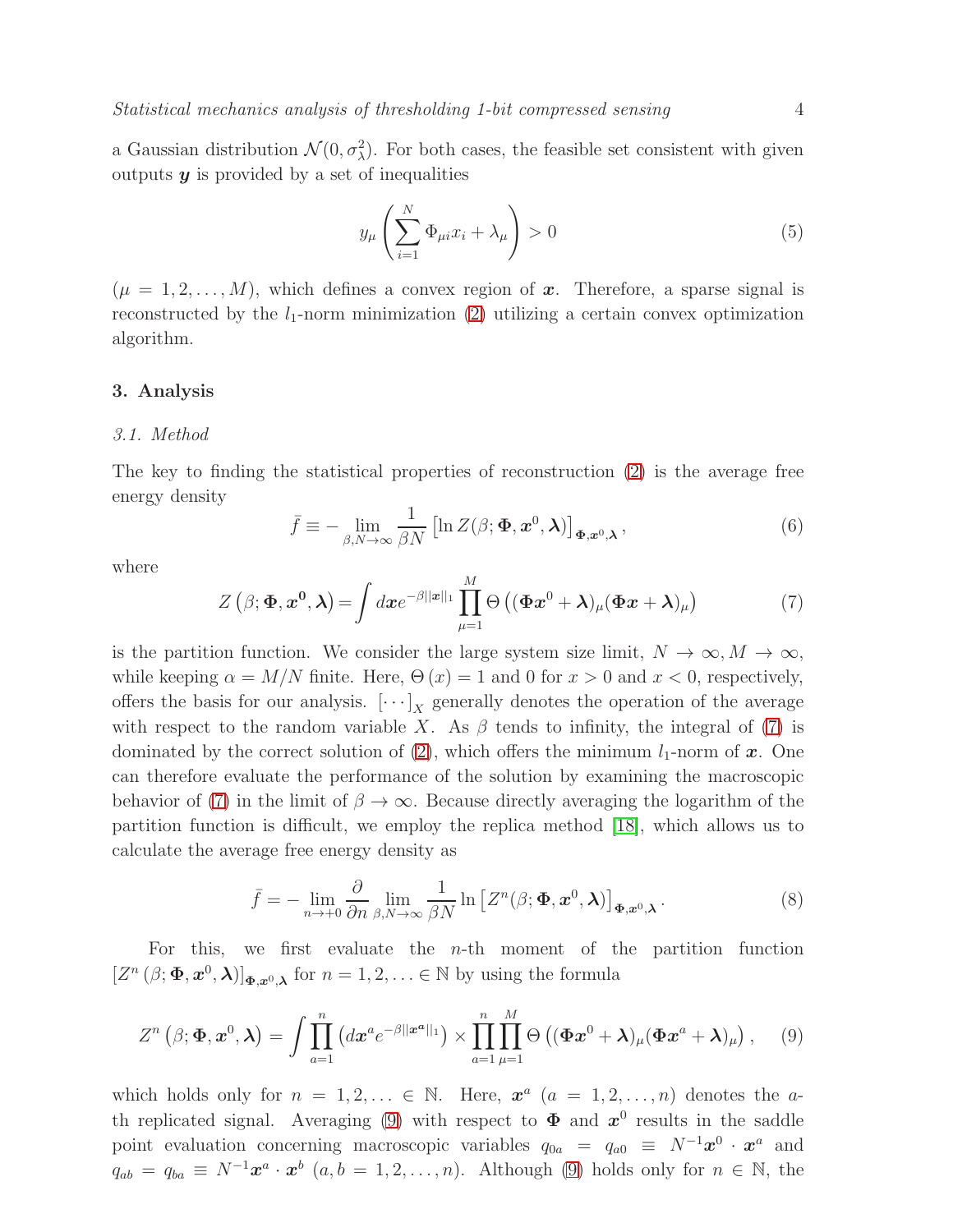expression  $(\beta N)^{-1} \ln \left[ Z^n (\beta; \Phi, x^0, \lambda) \right]_{\Phi, x^0, \lambda}$  obtained by the saddle point evaluation, under a certain assumption concerning the permutation symmetry with respect to the replica indices  $a, b$ , is obtained as an analytic function of n, which is likely to also hold for  $n \in \mathbb{R}$ . Therefore, we utilize the analytic function to evaluate the average of the logarithm of the partition function to obtain  $f$ .

In particular, under the replica symmetric (RS) ansatz, where the dominant saddle point is assumed to be of the form

<span id="page-4-0"></span>
$$
q_{ab} = q_{ba} = \begin{cases} Q_0 & (a = b = 0) \\ m & (a = 1, 2, ..., n; b = 0) \\ Q & (a = b = 1, 2, ..., n) \\ q & (a \neq b = 1, 2, ..., n) \end{cases} (10)
$$

The problem setting so far is applicable generally for any distribution  $\tilde{P}(x)$  in [\(3\)](#page-2-0). For simplicity, we hereafter assume that  $x^0$  is distributed from [\(3\)](#page-2-0) with  $\tilde{P}(x) = \mathcal{N}(0, \sigma_0^2);$ therefore  $Q_0 = \rho \sigma_0^2$ .

## 3.2. Resulting equations

The above procedure [\(10\)](#page-4-0) offers an expression of the average free-energy density as

<span id="page-4-1"></span>
$$
\bar{f} = \operatorname{ext}_{\omega} \left\{ \int \mathcal{D}z P(x^0) \phi \left( \sqrt{\hat{q}} z + \hat{m} x^0; \hat{Q} \right) - \frac{1}{2} \hat{Q} q + \frac{1}{2} \hat{q} \chi + \hat{m} m \sigma_0^2 \right. \\ \left. + \frac{\alpha}{2\chi} \left[ H \left( -\frac{\frac{m}{\sqrt{q}} t + \lambda}{\sqrt{\rho \sigma_0^2 - \frac{m^2}{q}}} \right) (\sqrt{q} t + \lambda)^2 \Theta \left( -\sqrt{q} t - \lambda \right) \right. \\ \left. + H \left( \frac{\frac{m}{\sqrt{q}} t + \lambda}{\sqrt{\rho \sigma_0^2 - \frac{m^2}{q}}} \right) (\sqrt{q} t + \lambda)^2 \Theta \left( \sqrt{q} t + \lambda \right) \right]_{t, \lambda} \right\} \tag{11}
$$

in the limit of  $\beta \to \infty$ . Here,  $\alpha = M/N$ ,  $\text{extr}_X\{g(X)\}\$  denotes the extremization of function  $g(X)$  with respect to X,  $\omega = {\chi, m, q, \hat{Q}, \hat{q}, \hat{m}}}$ ,  $H(x) = \int_x^{+\infty} Dz$ ,  $Dz =$  $d \exp(-z^2/2)/\sqrt{2\pi}$  is a Gaussian measure, t and z are independent and identically distributed (i.i.d) random variables from  $\mathcal{N}(0, 1)$ . The function  $\phi(h; Q)$  is defined as

$$
\phi(h; \hat{Q}) = \min_{x} \left\{ \frac{\hat{Q}}{2} x^2 - hx + |x| \right\} = -\frac{1}{2\hat{Q}} \left( |h| - 1 \right)^2 \Theta \left( |h| - 1 \right). \tag{12}
$$

The derivation of [\(11\)](#page-4-1) is provided in [Appendix A.](#page-12-0)

For Case 1, which fixes the threshold for all measurements to a constant  $\lambda$  as  $\lambda_{\mu} = \lambda \ (\mu = 1, 2, \dots, M)$ , the extremization of [\(11\)](#page-4-1) is reduced to the following saddle point equations: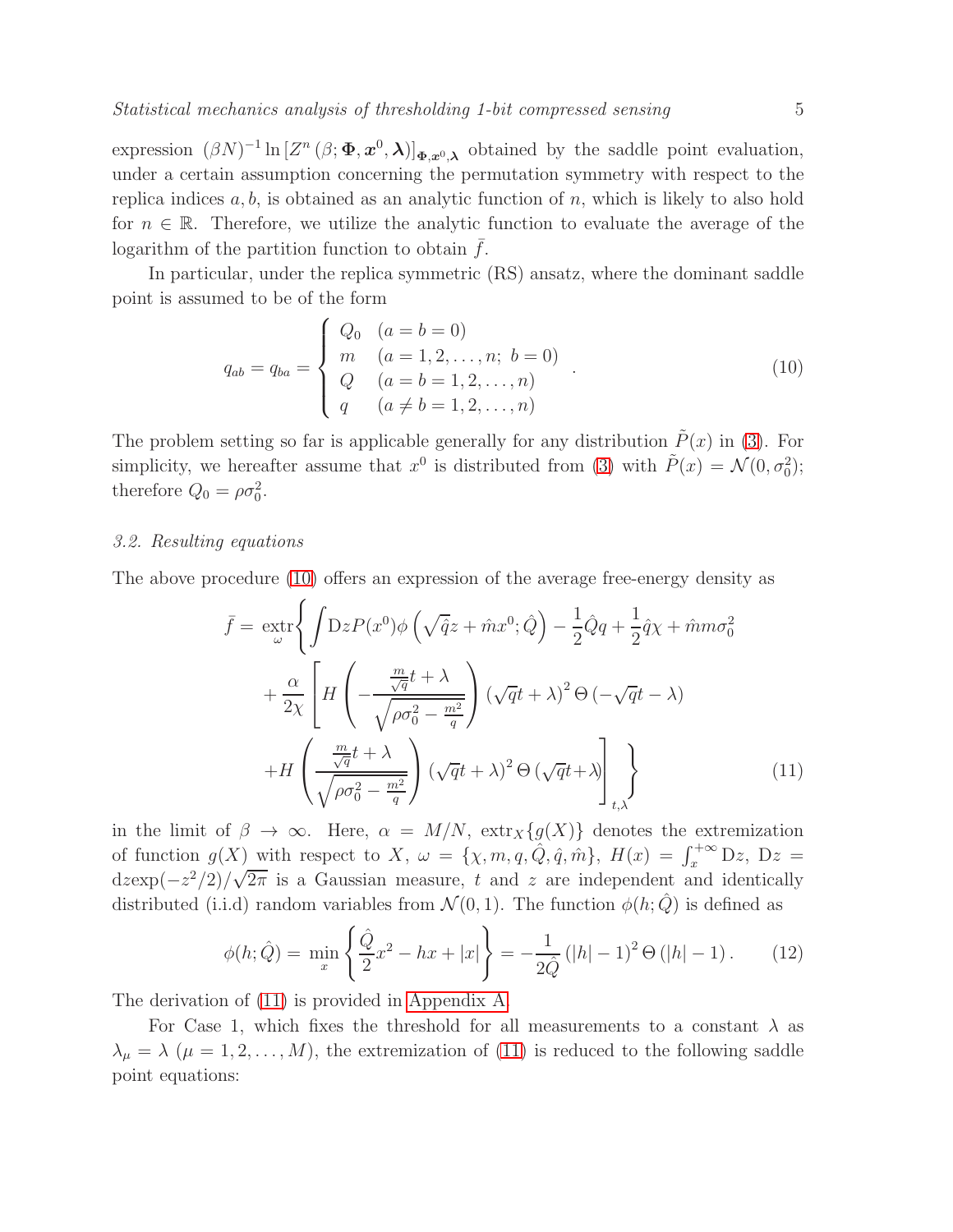q

<span id="page-5-0"></span>
$$
\hat{q} = \frac{\alpha}{\chi^2} \left\{ \left[ H \left( -\frac{\frac{mt}{\sqrt{q}} + \lambda}{\sqrt{\rho \sigma_0^2 - \frac{m^2}{q}}} \right) u \left( -\sqrt{q}t - \lambda \right) \right]_t + \left[ H \left( \frac{\frac{mt}{\sqrt{q}} + \lambda}{\sqrt{\rho \sigma_0^2 - \frac{m^2}{q}}} \right) u \left( \sqrt{q}t + \lambda \right) \right]_t \right\},\tag{13}
$$

$$
\hat{Q} = \frac{\alpha}{\chi} \left\{ \left[ H \left( -\frac{\frac{mt}{\sqrt{q}} + \lambda}{\sqrt{\rho \sigma_0^2 - \frac{m^2}{q}}} \right) u'' \left( -\sqrt{q}t - \lambda \right) \right]_t
$$

$$
+ \left[ H \left( \frac{\frac{mt}{\sqrt{q}} + \lambda}{\sqrt{\rho \sigma_0^2 - \frac{m^2}{q}}} \right) u'' \left( \sqrt{q}t + \lambda \right) \right]_t \right\},\tag{14}
$$

$$
\hat{m} = \frac{\alpha}{\chi \sqrt{2\pi \left(\rho \sigma_0^2 - \frac{m^2}{q}\right)}} \left[ \exp\left(-\frac{\left(\frac{mt}{\sqrt{q}} + \lambda\right)^2}{2\left(\rho \sigma_0^2 - \frac{m^2}{q}\right)}\right) \times \left(u'(\sqrt{q}t + \lambda) - u'(-\sqrt{q}t - \lambda)\right)\right]_t,\tag{15}
$$

$$
q = \frac{2}{\hat{Q}^2} \left\{ (1 - \rho) \left( (\hat{q} + 1) H\left(\frac{1}{\sqrt{\hat{q}}} \right) - \sqrt{\frac{\hat{q}}{2\pi}} e^{-\frac{1}{2\hat{q}}} \right) \right\}
$$

$$
+ \rho \left( (\hat{q} + \hat{m}^2 \sigma_0^2 + 1) H\left(\frac{1}{\sqrt{\hat{q} + \hat{m}^2 \sigma_0^2}} \right) \right)
$$

$$
- \sqrt{\frac{\hat{q} + \hat{m}^2 \sigma_0^2}{2\pi}} e^{-\frac{1}{2\left(\hat{q} + \hat{m}^2 \sigma_0^2\right)}} \right\}, \tag{16}
$$

$$
\chi = \frac{2}{\hat{Q}} \left\{ (1 - \rho) H\left(\frac{1}{\sqrt{\hat{q}}} \right) + \rho H\left(\frac{1}{\sqrt{\hat{q} + \hat{m}^2 \sigma_0^2}} \right) \right\},\tag{17}
$$

$$
m = \frac{2\rho \hat{m}\sigma_0^2}{\hat{Q}}H\left(\frac{1}{\sqrt{\hat{q} + \hat{m}^2\sigma_0^2}}\right),\tag{18}
$$

where  $u(x) = x^2 \Theta(x)$ , and t obeys the standard normal distribution  $\mathcal{N}(0, 1)$ .

On the other hand, for Case 2, where  $\lambda_{\mu}$  is sampled independently from  $\mathcal{N}(0, \sigma_{\lambda}^2)$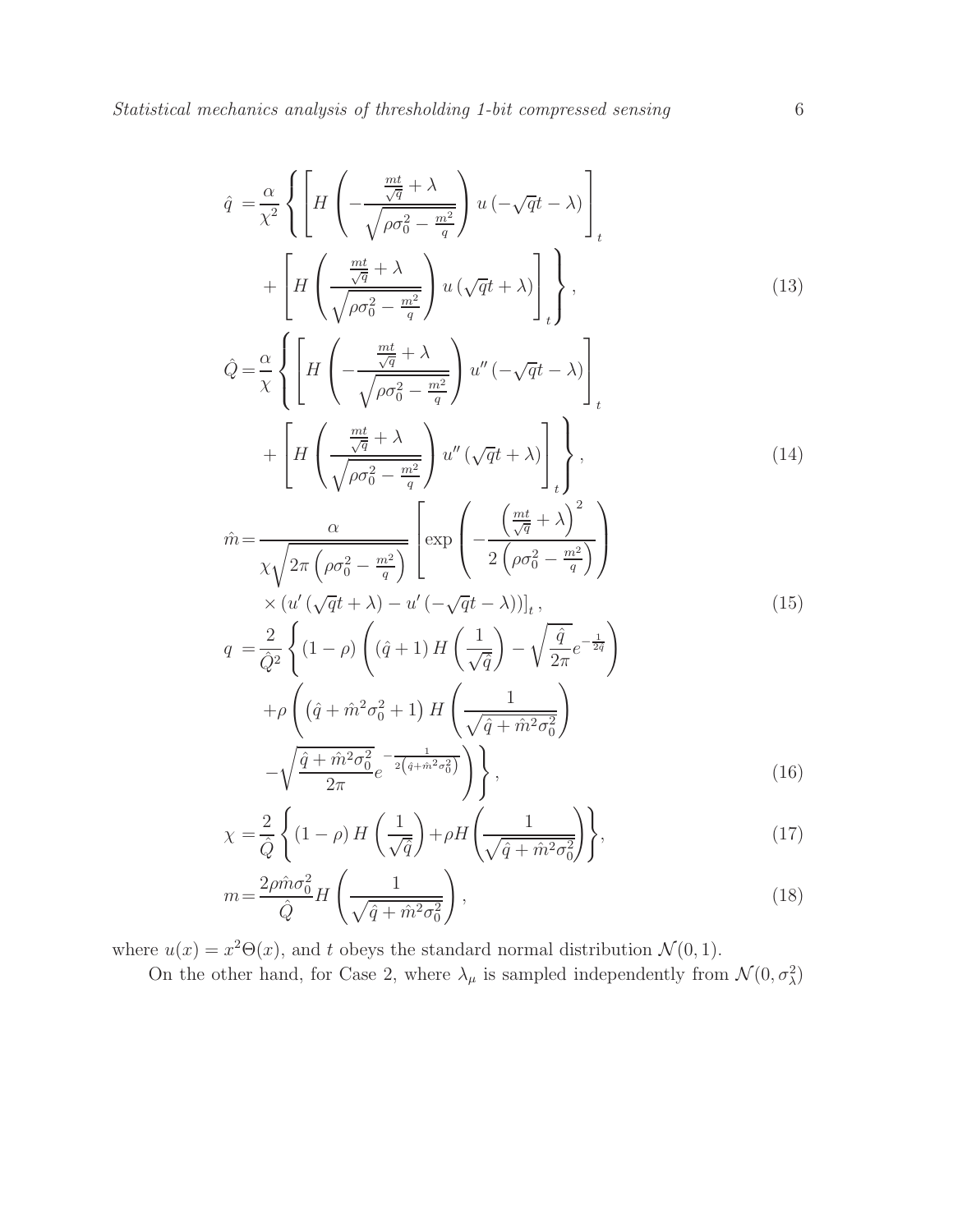Statistical mechanics analysis of thresholding 1-bit compressed sensing  $7$ 

for  $\mu = 1, 2, \ldots, M$ , the saddle point equations of  $\hat{q}$ ,  $\hat{Q}$ , and  $\hat{m}$  are modified to

<span id="page-6-2"></span>
$$
\hat{q} = \frac{2\alpha}{\chi^2} \left[ H \left( \frac{\frac{mt}{\sqrt{q}} + \sigma_{\lambda}r}{\sqrt{\rho \sigma_0^2 - \frac{m^2}{q}}} \right) u \left( \sqrt{q}t + \sigma_{\lambda}r \right) \right]_{r,t}, \tag{19}
$$

$$
\hat{Q} = \frac{2\alpha}{\chi} \left[ H \left( \frac{\frac{mt}{\sqrt{q}} + \sigma_{\lambda}r}{\sqrt{\rho \sigma_0^2 - \frac{m^2}{q}}} \right) u'' \left( \sqrt{q}t + \sigma_{\lambda}r \right) \right]_{r,t},\tag{20}
$$

$$
\hat{m} = \frac{2\alpha}{\chi\sqrt{2\pi\left(\rho\sigma_0^2 - \frac{m^2}{q}\right)}} \left[ \exp\left(-\frac{\left(\frac{mt}{\sqrt{q}} + \sigma_\lambda r\right)^2}{2\left(\rho\sigma_0^2 - \frac{m^2}{q}\right)}\right) \times u' \left(\sqrt{q}t + \sigma_\lambda r\right) \right]_{r,t},\tag{21}
$$

where r is a variable sampled from the standard normal distribution  $\mathcal{N}(0,1)$ . The remaining equations for q,  $\chi$ , and m are identical to [\(16\)](#page-5-0), [\(17\)](#page-5-0), and [\(18\)](#page-5-0), respectively.

#### 3.3. Simulations and observations

The value of m determined by these equations physically represents the typical overlap  $N^{-1} [\bm{x}^0 \cdot \hat{\bm{x}}]_{\Phi,\bm{x}^0,\bm{\lambda}}$  between the original signal  $\bm{x}^0$  and the solution  $\hat{\bm{x}}$  of [\(2\)](#page-1-1). Therefore, the typical value of MSE between  $x^0$  and  $\hat{x}$ , which serves as the performance measure of the reconstruction problem, is evaluated as

<span id="page-6-1"></span>
$$
\text{MSE} = N^{-1} \left[ \left| \hat{\boldsymbol{x}} - \boldsymbol{x}^{0} \right|^{2} \right]_{\boldsymbol{\Phi}, \boldsymbol{x}^{0}, \boldsymbol{\lambda}} = q + \rho \sigma_{0}^{2} - 2m. \tag{22}
$$

Note that in past studies on 1-bit CS, reconstruction performance was evaluated through directional MSE, which is defined by  $\left|\frac{\hat{x}}{|\hat{x}|} - \frac{x^0}{|x^0|}\right|$  $\frac{x^0}{|x^0|}$ <sup>2</sup> as scale information is lost.



<span id="page-6-0"></span>**Figure 1.** Replica prediction of MSE (in decibel) versus fixed threshold  $\lambda$  for signal distribution  $\rho = 0.25, \sigma_0^2 = 1$ , and ratio  $\alpha = 3$ .

We solved the saddle point equations for signal sparsity  $\rho = 0.25$  and variance  $\sigma_0^2 = 1$  $\sigma_0^2 = 1$  when ratio  $\alpha = 3$ . The curve in Fig. 1 denotes the theoretical predictions of MSE as evaluated by  $(13)$ – $(18)$  (strategy 1) and  $(22)$  plotted against the threshold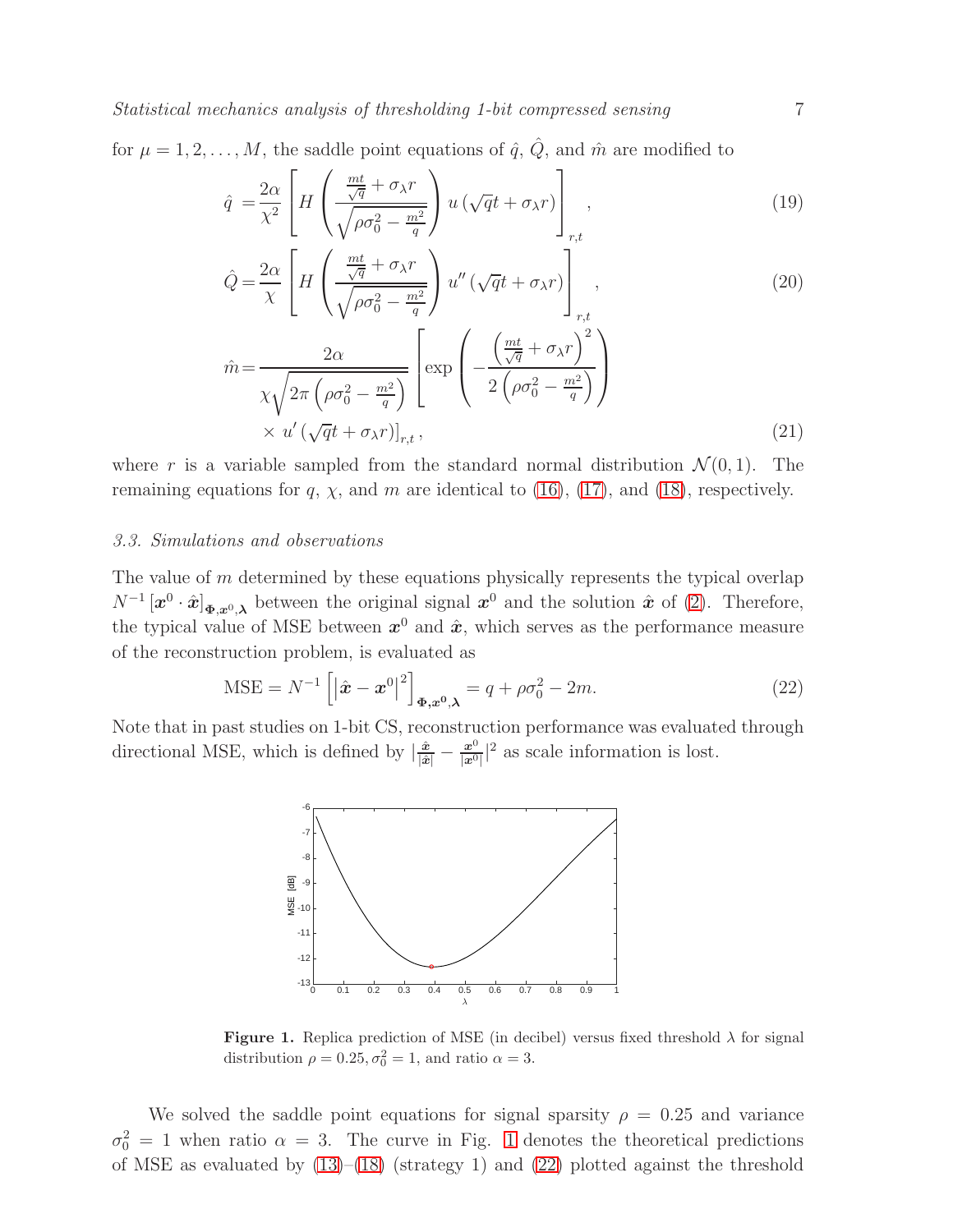

**Figure 2.** Replica prediction of MSE (in decibel) versus  $\sigma_{\lambda}$  for signal  $\rho = 0.25, \sigma_0^2 = 1$ , and ratio  $\alpha = 3$ .

<span id="page-7-0"></span>

<span id="page-7-1"></span>**Figure 3.** Lowest MSE [dB] (envelop) for each ratio  $\alpha$  of signal  $\rho = 0.25$ ,  $\sigma_0^2 = 1$ . The blue and red curves represent threshold strategies 1 and 2, respectively. The circles stand for the experimental estimate obtained using the CVX algorithm [\[17\]](#page-15-12) averaged over 1,000 experiments with signal size  $N = 128$  for each parameter set.

 $\lambda$ . Fig. [2](#page-7-0) represents the theoretical predictions of MSE evaluated by [\(19\)](#page-6-2)–[\(21\)](#page-6-2), [\(16\)](#page-5-0)– [\(18\)](#page-5-0) (strategy 2), and [\(22\)](#page-6-1) plotted against the standard deviation  $\sigma_{\lambda}$  of the threshold. Figures [1](#page-6-0) and [2](#page-7-0) show that there is an optimal threshold distribution (red circle symbol) that minimizes MSE for each set of parameters. Similar features hold for various sets of values of  $\alpha$ ,  $\rho$ ,  $\sigma_0^2$  for both strategies 1 and 2.

To compare the optimal MSE (changing threshold distribution) of strategy 1 and strategy 2, we plot the optimal MSE for the same signal distribution in Fig. [1](#page-6-0) and Fig. [2](#page-7-0) against  $\alpha$  in Fig. [3,](#page-7-1) which is referred to the envelope curve of MSE. The blue and red curves represent the envelope curves for strategies 1 and 2, respectively. From Fig. [3,](#page-7-1) we can see that strategy 1 outperforms strategy 2 when parameters are optimally tuned. Therefore, we hereafter focus on strategy 1, for which the thresholds are fixed.

The optimal value of  $\lambda$  depends on  $\rho$  and  $\sigma_0^2$ , which are not necessarily available in practice. To cope with such situations, we focus here on the distribution of binary output y, which indirectly conveys the information of  $\rho \sigma_0^2$  and can be estimated from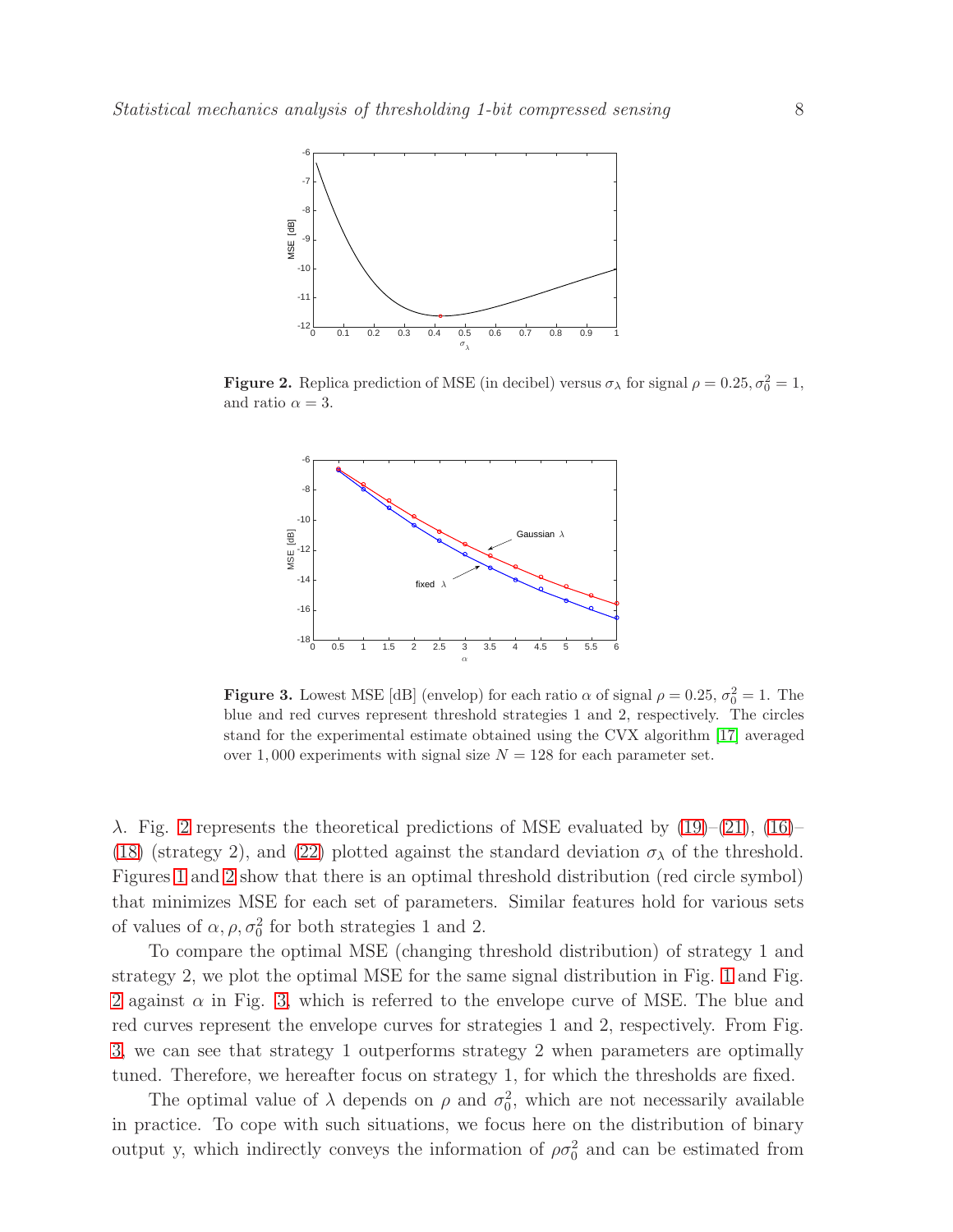

<span id="page-8-1"></span>Figure 4. Optimal MSE: MSE/ $(\rho \sigma_0^2)$  in decibel versus the probability of  $+1$  in y for fixed threshold 1-bit CS model. The plots are obtained by tuning  $\lambda$  so as to minimize MSE and evaluating corresponding  $P(y = 1)$  from [\(23\)](#page-8-0) for each set of  $(\rho, \sigma_0^2, \alpha)$ . Different colors represent varying signal sparsity; red, blue, green and black mean  $\rho = 0.25, 0.125, 0.0625$  and 0.03125, respectively. In each color, there are 6 circle and 6 cross symbols. Each of 6 symbols from left to right, corresponds to the result of  $\alpha = 1, 2, \ldots, 6$ , respectively. Circles and crosses represent the results for  $\rho \sigma_0^2 = 0.25$ and 0.125, respectively, where  $\rho \sigma_0^2$  means the "power" (per component) of the original signal.

measurements. Fig. [4](#page-8-1) shows the relation between the optimal MSE and  $P(y = +1)$ for eight signal distributions. For given  $\lambda$ , the probability of positive output  $y = +1$  is evaluated as

<span id="page-8-0"></span>
$$
P(y = +1) = \frac{1}{M} \left[ \prod_{\mu=1}^{M} \Theta (\Phi x_0 + \lambda)_{\mu} \right]_{\Phi, x_0}
$$
  
= 
$$
\left[ \Theta (\Phi x_0 + \lambda)_{\mu} \right]_{\Phi, x_0}
$$
  
= 
$$
\int_{-\infty}^{\infty} \mathrm{D} t \Theta (\sqrt{\rho} \sigma_0 t + \lambda)
$$
  
= 
$$
H \left( -\frac{\lambda}{\sqrt{\rho} \sigma_0} \right).
$$
 (23)

The horizontal axis in Fig. [4](#page-8-1) is calculated from [\(23\)](#page-8-0) by inserting the optimal value of  $\lambda$ . The results indicate that when the signal is sparser (from red to black), corresponding  $P(y = +1)$  is greater. Also, the value of  $P(y = +1)$  that yields the optimal MSE monotonically increases with  $\alpha$  when the signal distribution is fixed. MSE is normalized by  $\rho \sigma_0^2$  in order to eliminate its dependence on the scale of the original signal. From these results, we can see that the normalized MSE,  $MSE/(\rho \sigma_0^2)$ , is the same when signal sparsity is the same. Although the optimal MSE depends on all system parameters  $\rho$ ,  $σ<sub>0</sub><sup>2</sup>$ , and compression rate  $α$ , we can see that the corresponding  $P(y = +1)$  is always placed in the range of  $0.75 \sim 0.85$  for modest values of  $1 \leq \alpha \leq 6$  in Fig. [4.](#page-8-1) In addition, the plots imply that although the optimal value of  $P(y = +1)$  monotonically increases as  $\alpha$  grows, it tends to converge to a value close to 0.85.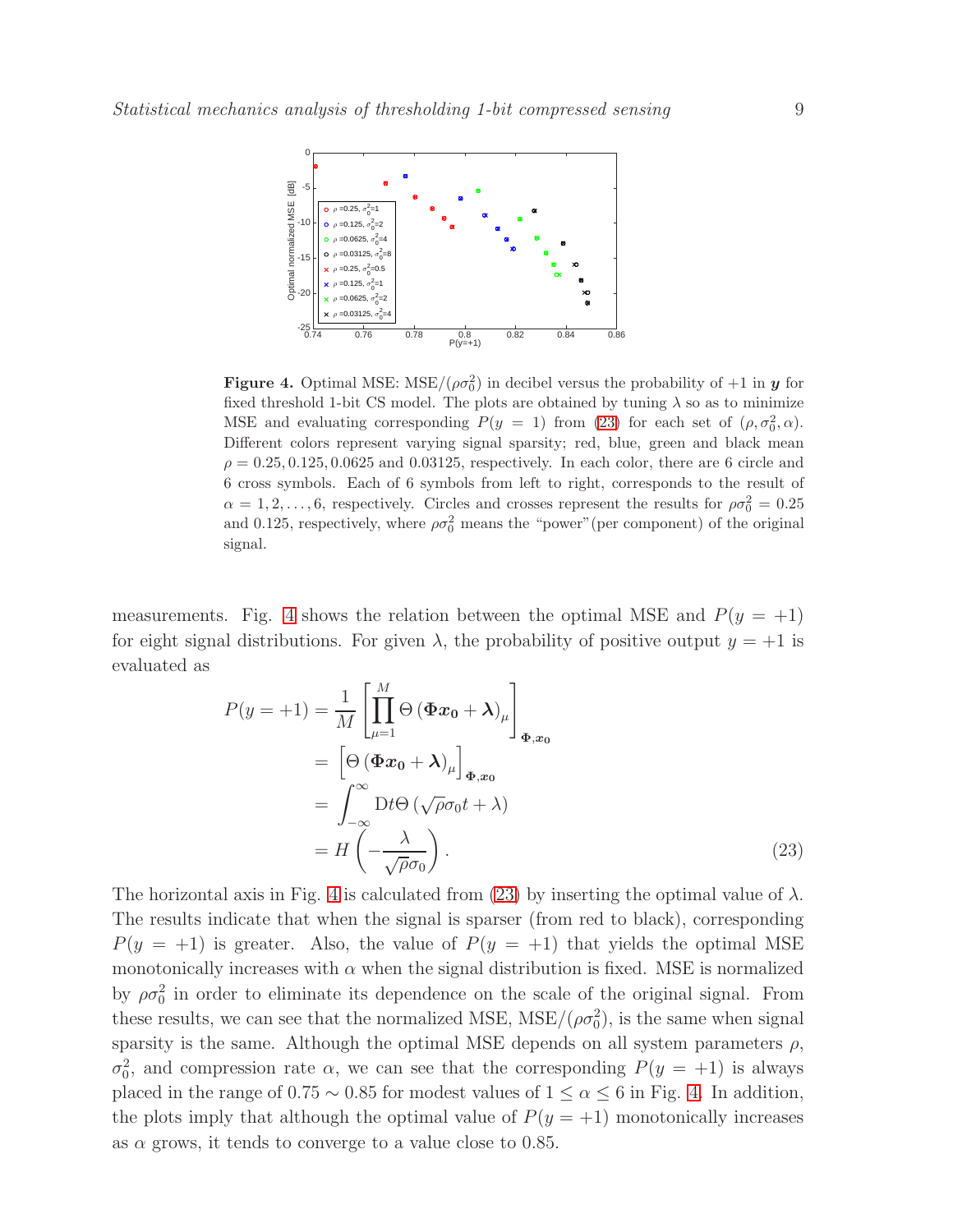## 4. Learning algorithm for threshold

The results of the last section suggest that for each parameter set, the optimal threshold that minimizes MSE is loosely characterized by the value of  $P(y = +1)$ , which can be statistically estimated from the outputs of measurements. This property may be utilized to adaptively tune the threshold for each measurement based on the results of previous measurements.

A few studies have been conducted in the past on adaptive tuning of the threshold to improve signal reconstruction performance. For example, in [\[19\]](#page-15-14), given past measurements, a threshold value was determined to partition the consistent region along its centroid computed by generalized approximate message passing [\[20,](#page-15-15) [21\]](#page-15-16). However, in many realistic situations, precise knowledge of the prior distribution is unavailable, even if we might reasonably expect the signal to be sparse. Therefore, we will here develop a learning algorithm that can be executed without knowledge of the prior distribution of the signal. There is another general adaptive algorithm called  $\Sigma\Delta$  quantization [\[22\]](#page-15-17). However, its goal is to find a satisfactory quantized representation of real number measurement and requires preprocessing based on real number measurements. Instead, the algorithm we develop aims to directly minimize MSE, and needs no preprocessing.

As shown in Fig. [4,](#page-8-1) MSE is minimized when  $P(y = +1)$  takes a value of 0.75 ~ 0.85 for various sets of parameters. To incorporate this property, we propose a strategy that first fixes a target value of T for  $P(y = +1)$ , and tunes  $\lambda$  so that an empirical distribution of  $P(y = +1)$  approaches T. As we see in Fig. [4,](#page-8-1) for larger values of  $\alpha$  or sparser signals, we should set  $T$  as greater in the relevant range. There are various ways of estimating  $P(y = +1)$  from the results of measurements. Of these, we use the damped average

$$
T_{\mu} = \frac{\sum_{n=0}^{\mu-1} \gamma^n \delta_{y_{\mu-n},+1}}{\sum_{n=0}^{k-1} \gamma^n},\tag{24}
$$

since it can be computed in an online manner as

$$
T_{\mu+1} = \frac{\gamma (1 - \gamma^{\mu}) T_{\mu} + (1 - \gamma) \delta_{y_{\mu+1},+1}}{1 - \gamma^{\mu+1}},
$$
\n(25)

which does not require referring to the details of previous measurements. Here, the damping factor  $\gamma$  is a parameter that we have to set. In experiments, we set  $\gamma = 0.8$ ; but as long as we tested it, the obtained performance was not particularly sensitive to the choice of this parameter. [\(4\)](#page-2-1) indicates that  $P(y = +1)$  monotonically increases as  $\lambda_{\mu}$  grows. This implies that  $\lambda_{\mu}$  should be increased when  $T > T_{\mu-1}$ , and decreased otherwise. To implement this idea, we design the learning algorithm of  $\lambda_{\mu}$  as

$$
\lambda_{\mu} = \lambda_{\mu-1} + \delta \text{sign}(T - T_{\mu-1}),\tag{26}
$$

where  $\delta$  denotes the step size that is also set by users. The pseudocode for adaptive thresholding 1-bit CS measurements is shown in Fig. [5.](#page-10-0) Following measurement, signal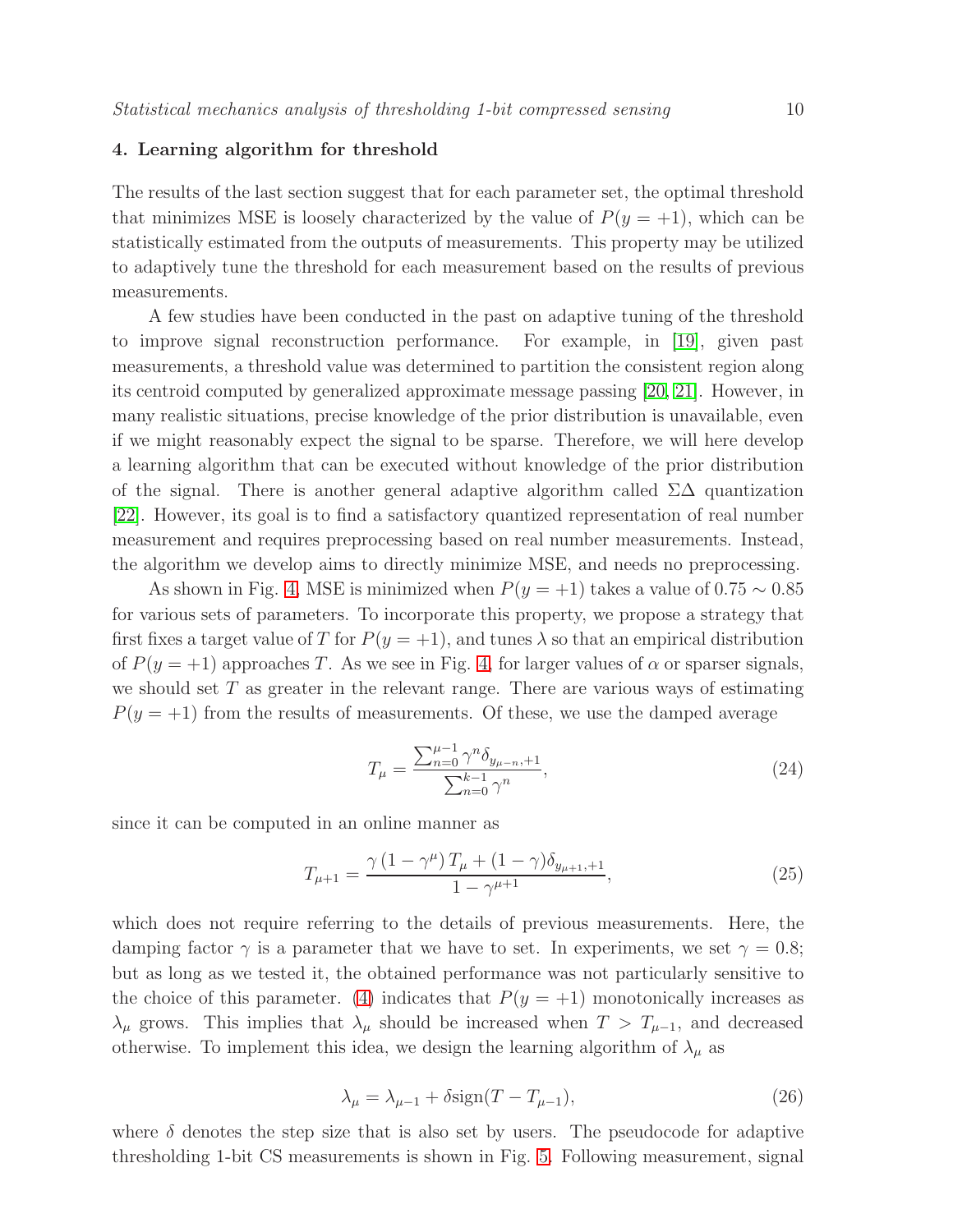## Algorithm 1: ADAPTIVE THRESHOLDING( $\gamma$ ,  $\delta$ ,  $\lambda_0$ ,  $U_0$ ,  $V_0$ )

1) Initialization :  $\lambda$  seed :  $\lambda_0$ Useed :  $U_0 \leftarrow 0$ <br>
Vseed :  $V_0 \leftarrow 0$ V seed :  $V_0 \leftarrow 0$ <br>Counter :  $k \leftarrow 0$  $Counter:$ 2) Counter increase :  $k \leftarrow k + 1$ 3) Measurement of signal :  $y_k = \text{sign}\left(\sum_i \boldsymbol{\Phi}_{ki} \boldsymbol{x_0}_i + \lambda_k\right)$ 4) Update  $T_k$  :  $U_k \leftarrow (y_k > 0) + \gamma U_{k-1}$  $V_k \leftarrow 1 + \gamma V_{k-1}$  $T_k \leftarrow U_k/V_k$ 5) Update  $\lambda$  :  $\lambda_k \leftarrow \lambda_{k-1} + \delta \text{sign}(T - T_k)$ 6) Iteration : Repeat from 2) until  $k = M$ .

> Figure 5. Pseudocode for adaptive thresholding of 1-bit CS measurements. Here,  $y_k$  and  $\lambda_k$  for  $k = 1, 2, ..., M$  represent each element of vector y and  $\lambda$ , respectively. Signal reconstruction can be carried out by versatile convex optimization algorithms.

<span id="page-10-0"></span>

<span id="page-10-1"></span>Figure 6. Experimental result from the adaptive thresholding algorithm for signal  $\rho = 0.0625, \sigma_0^2 = 2$ , and  $N = 128$ . The circles denote the average of 1,000 experiments. The parameter settings were  $T = 0.8$ ,  $\gamma = 0.8$ ,  $\lambda_0 = 0.5$ , and  $\delta = 0.01$ . The broken line represents the replica prediction when  $\lambda$  is set to offer  $P(y = +1) = 0.8$  while the full curve denotes this for optimally tuned  $\lambda$ .

reconstruction can be carried out by versatile convex optimization algorithms [\[17\]](#page-15-12) by solving  $(2)$ .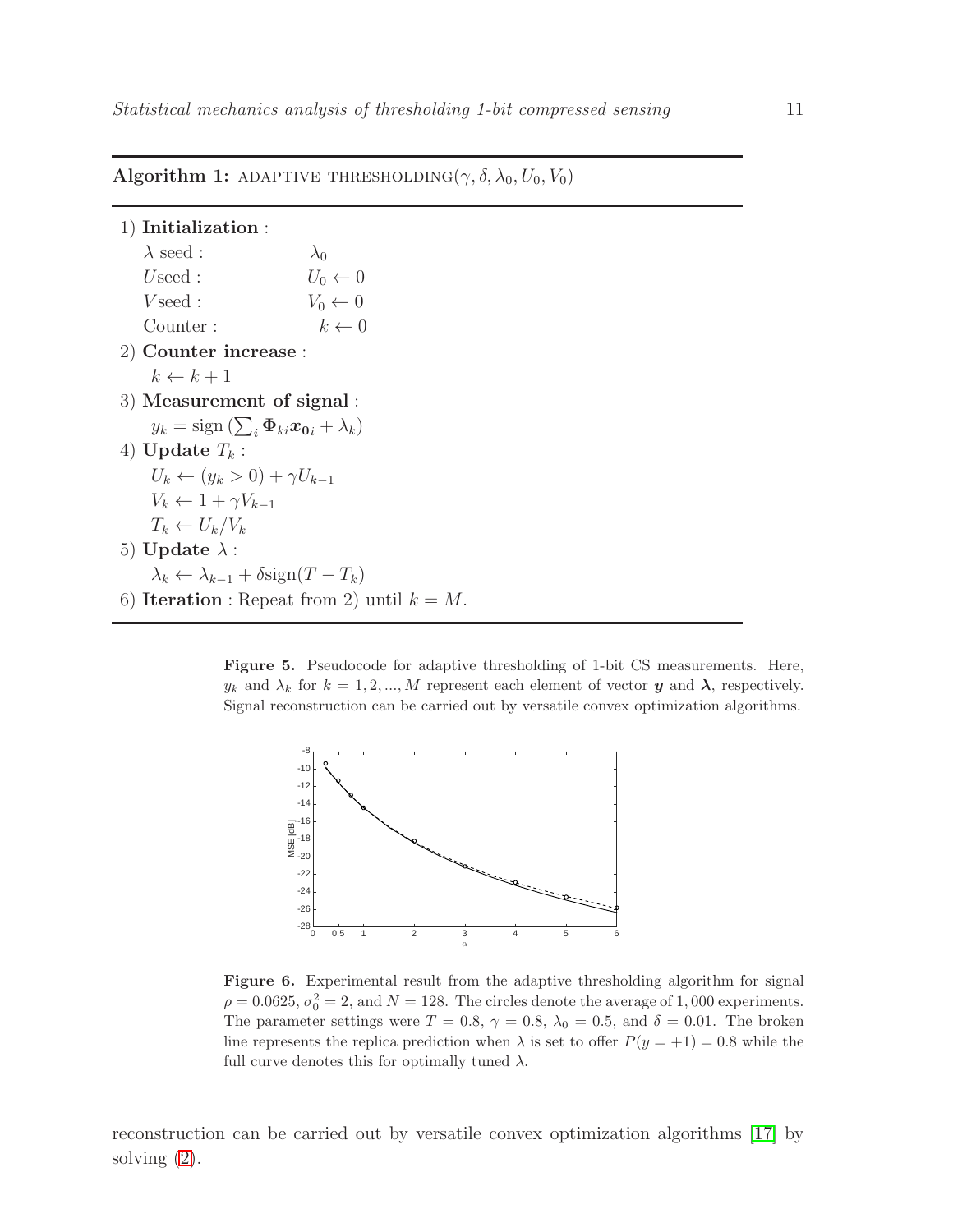Since we plan to apply the adaptive algorithm in situations involving a finite number of measurements, the extent to which the initial threshold  $\lambda_0$  is remote from the optimal threshold  $\lambda_{\text{opt}}$ , which is unknown beforehand, and the variation in the step size  $\delta$  may significantly influence reconstruction performance. In order to set an appropriate value of  $\lambda_0$ , we propose testing it by measuring the signal a few times. If the outputs are limited almost exclusively to  $+1$  or  $-1$ , we change the threshold through the bisection method, which involves dividing or multiplying it by 2 until the outputs are adequately mixed with +1 and −1. The resulting threshold should yield an appropriate value of  $\lambda_0$  close to  $\lambda_{\text{opt}}$ . Having set  $\lambda_0$ , an appropriate value of  $\delta$  should be in smaller order in order to tweak it to  $\lambda_{\text{opt}}$ .

The results of our numerical experiments are shown in Fig. [6](#page-10-1) as circles. Each circle denotes the average of 1,000 experiments for systems where  $N = 128$ . The parameter settings of the experiments were  $T = 0.8$ ,  $\gamma = 0.8$ ,  $\lambda_0 = 0.5$ , and  $\delta = 0.01$  for signal distribution  $\rho = 0.0625$  and  $\sigma_0^2 = 2$ . The solid line in Fig. [6](#page-10-1) represents the envelop for MSE (dB) for each  $\alpha$ . On the other hand, the dashed curve represents the prediction of MSE (dB) using replica analysis when  $P(y = +1) = 0.8$ , which was achieved by  $\lambda = 0.2976$  according to [\(23\)](#page-8-0). Fig[.6](#page-10-1) shows that the adaptive thresholding algorithm in conjunction with the employment of CVX for signal reconstruction can achieve nearly the same performance in terms of MSE as the statistical prediction for  $P(y = +1) = 0.8$ , and the result is reasonably close to the envelope MSE.

#### 5. Conclusion

In this paper, we analyzed the typical performance of the thresholding 1-bit compressed sensing, which can reconstruct both the scaling and the directional information of the signal. Considering the most general situation, where no detailed prior knowledge of sparse signals is available, we employed the  $l_1$ -norm minimization approach. By utilizing the replica method from statistical mechanics, the mean squared error behavior of reconstruction for standard i.i.d measurement matrix and i.i.d Bernoulli-Gaussian signal was derived in the large system size limit. We compared two design strategies for the elements of the threshold vector, which corresponded to setting a fixed or random value as threshold. Our analysis showed that the fixed threshold strategy can achieve lower MSE than the random threshold strategy statistically.

Another observation from the replica results was that there is an optimal threshold that minimizes MSE for a set of signal distributions and measurement ratios. However, in order to evaluate the optimal threshold, we need to know the prior distribution of the signal, which is not necessarily available in practical situations. Therefore, we shifted our focus to the relation between the optimal threshold and the distribution of the binary outputs, which can be empirically evaluated from signal measurements. The replica analysis indicated that the MSE is minimized when  $P(y = +1)$  is set in the vicinity of  $0.75 \sim 0.85$  for a wide region of system parameters.

On the basis of this observation, an algorithm that adaptively tunes the threshold at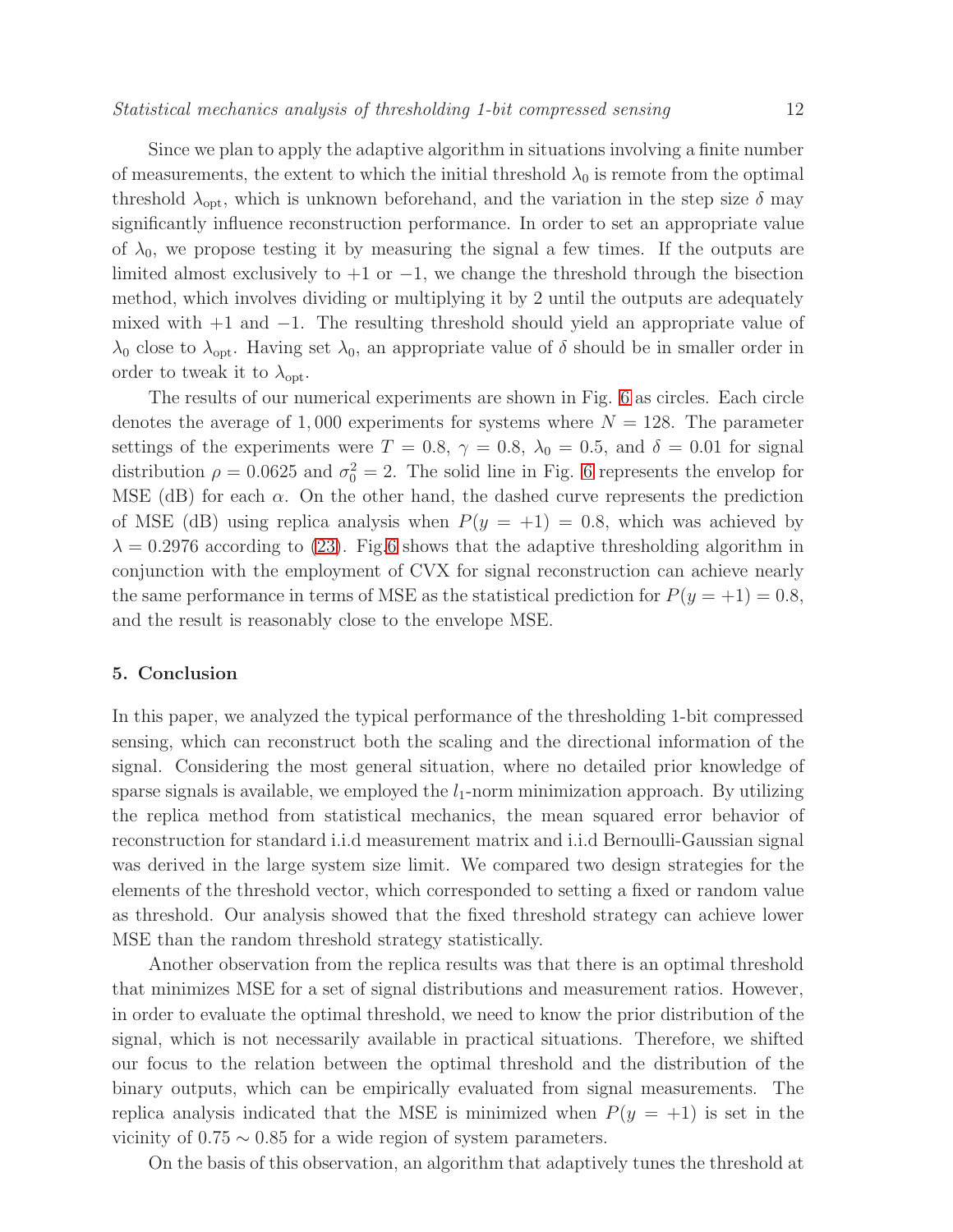each measurement in order to obtain  $P(y = +1)$  close to our target value was proposed. Combined with versatile convex optimization algorithms, the adaptive thresholding algorithm offers a computationally feasible and widely applicable 1-bit CS scheme. Numerical experiments showed that it can yield nearly optimal performance, even when no detailed prior knowledge of sparse signals is available.

Improvements on the adaptive thresholding algorithm as well as the application of the algorithm to practical problems form part of our future research in the area.

## Acknowledgments

YX is supported by JSPS Research Fellowships DC2. This study was partially supported by JSPS KAKENHI Nos. 26011287 (YX) and 25120013 (YK).

## <span id="page-12-0"></span>Appendix A. Derivation of [\(11\)](#page-4-1)

Appendix A.1. Assessment of  $[Z^n (\beta; \Phi, x^0, \lambda)]_{\Phi, x^0, \lambda}$  for  $n \in \mathbb{N}$ 

Averaging [\(9\)](#page-3-1) with respect to  $\Phi$  and  $x^0$  offers the following expression of the *n*-th moment of the partition function:

<span id="page-12-1"></span>
$$
\begin{split} \left[Z^{n}\left(\beta;\Phi,x^{0},\lambda\right)\right]_{\Phi,x^{0},\lambda} \\ &= \int\prod_{a=1}^{n}\left(dx^{a}e^{-\beta||x^{a}||_{1}}\right) \times \left[\prod_{a=1}^{n}\prod_{\mu=1}^{M}\Theta\left((\Phi x^{0}+\lambda)_{\mu}(\Phi x^{a}+\lambda)_{\mu}\right)\right]_{\Phi,x^{0},\lambda} (A.1) \end{split}
$$

We insert  $n(n+1)/2$  trivial identities

$$
1 = N \int dq_{ab} \delta \left( \boldsymbol{x}^a \cdot \boldsymbol{x}^b - Nq_{ab} \right), \tag{A.2}
$$

where  $a > b = 0, 1, 2, \ldots, n$ , into [\(A.1\)](#page-12-1). Furthermore, we define a joint distribution of  $n+1$  vectors  $\{\boldsymbol{x}^a\} = \{\boldsymbol{x}^0, \boldsymbol{x}^1, \boldsymbol{x}^2, \dots, \boldsymbol{x}^n\}$  as

$$
P\left(\{\mathbf{x}^a\}|\mathbf{Q}\right) = \frac{1}{V\left(\mathbf{Q}\right)}P\left(\mathbf{x}^0\right) \times \prod_{a=1}^n \left(e^{-\beta||\mathbf{x}^a||_1}\right) \times \prod_{a>b} \delta\left(\mathbf{x}^a \cdot \mathbf{x}^b - Nq_{ab}\right),\tag{A.3}
$$

where  $\mathbf{Q} = (q_{ab})$  is an  $(n+1) \times (n+1)$  symmetric matrix whose 00 and the other diagonal entries are fixed as  $\rho$  and  $q_{aa}$ , respectively.  $P(\boldsymbol{x}^0) = \prod_{i=1}^N ((1-\rho)\delta(x_i^0) + \rho \tilde{P}(x_i^0))$ denotes the distribution of the original signal  $x^0$ , and  $V(Q)$  is the normalization constant that makes  $\int \prod_{a=0}^{n} dx^{a} P(\lbrace x^{a} \rbrace | Q) = 1$  hold. These indicate that [\(A.1\)](#page-12-1) can also be expressed as

<span id="page-12-3"></span>
$$
\left[Z^{n}\left(\beta;\boldsymbol{\Phi},\boldsymbol{x}^{0},\boldsymbol{\lambda}\right)\right]_{\boldsymbol{\Phi},\boldsymbol{x}^{0},\boldsymbol{\lambda}}=\int d\boldsymbol{Q}\left(V\left(\boldsymbol{Q}\right)\times\left[\Xi\left(\boldsymbol{Q}\right)\right]_{\boldsymbol{\lambda}}\right),\tag{A.4}
$$

where  $d\mathbf{Q} \equiv \prod_{a>b} dq_{ab}$  and

<span id="page-12-2"></span>
$$
\Xi\left(\boldsymbol{Q}\right) = \int \prod_{a=0}^{n} dx^{a} P\left(\left\{\boldsymbol{x}^{a}\right\} | \boldsymbol{Q}\right) \times \left[ \prod_{a=1}^{n} \prod_{\mu=1}^{M} \Theta\left((\boldsymbol{\Phi}\boldsymbol{x}^{0} + \boldsymbol{\lambda})_{\mu} (\boldsymbol{\Phi}\boldsymbol{x}^{a} + \boldsymbol{\lambda})_{\mu}\right) \right]_{\boldsymbol{\Phi}}.
$$
 (A.5)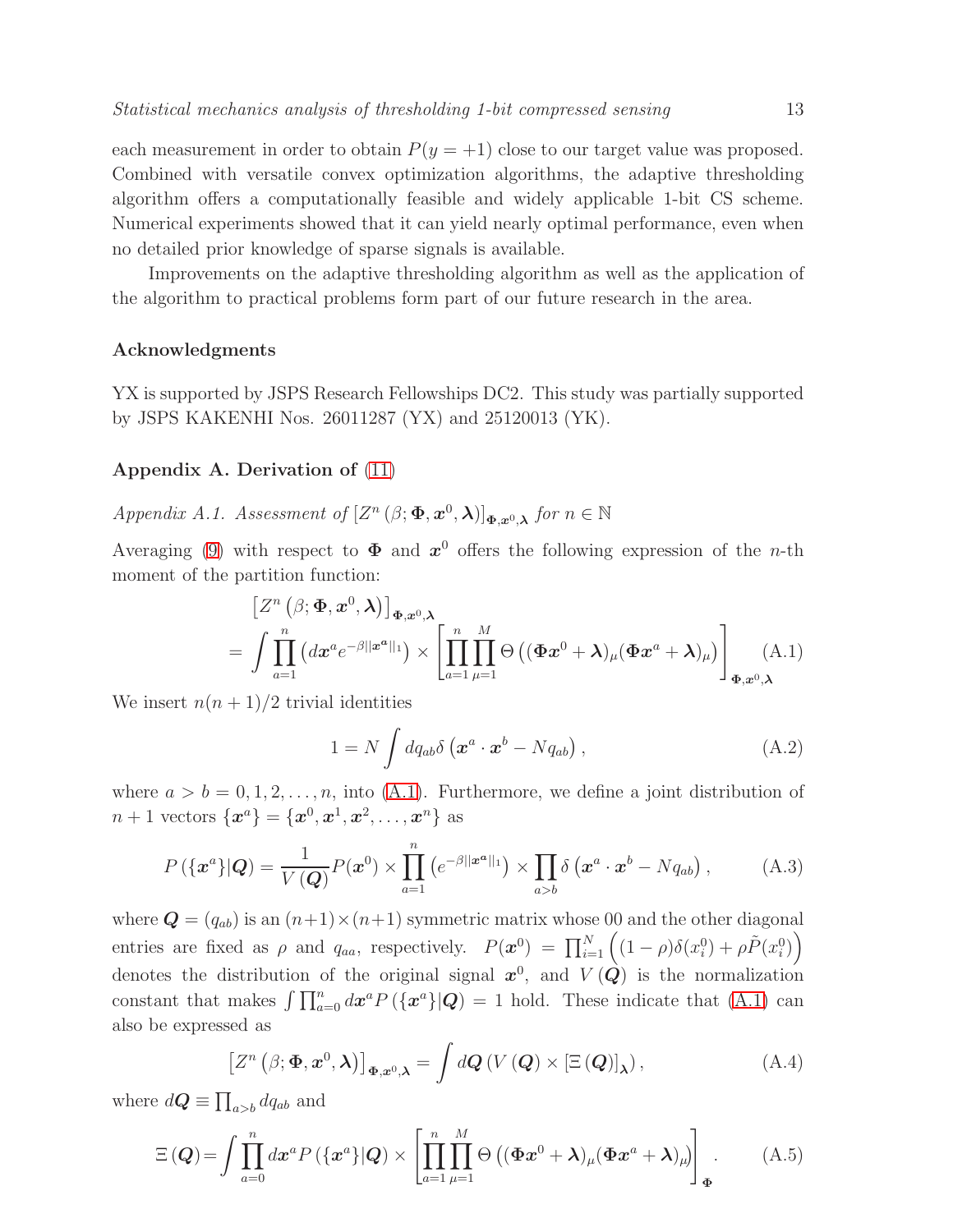Statistical mechanics analysis of thresholding 1-bit compressed sensing 14

Equation [\(A.5\)](#page-12-2) can be regarded as the average of  $\prod_{a=1}^{n} \prod_{\mu=1}^{M} \Theta\left((\Phi x^{0} + \lambda)_{\mu} (\Phi x^{a} + \lambda)_{\mu}\right)$ with respect to  $\{\boldsymbol{x}^a\}$  and  $\boldsymbol{\Phi}$  over distributions of  $P(\{\boldsymbol{x}^a\})$  and  $P(\boldsymbol{\Phi}) \equiv$  $\left(\sqrt{2\pi/N}\right)^{-MN}$  exp  $\left(-\left(N/2\right)\sum_{\mu,i}\Phi_{\mu i}^2\right)$ . In computing this, it is noteworthy that when N and M tend to infinity while keeping  $\alpha = \frac{M}{N}$  $\frac{M}{N}$  finite, the Central Limit Theorem guarantees that  $u^a_\mu \equiv (\Phi \mathbf{x}^a)_\mu = \sum_{i=1}^N \Phi_{\mu i} x_i^a$  can be handled as zero-mean multivariate Gaussian random numbers whose variance and covariance are provided by

$$
\left[u_{\mu}^{a}u_{\nu}^{b}\right]_{\Phi,\left\{x^{a}\right\}}=\delta_{\mu\nu}q_{ab},\tag{A.6}
$$

when  $\Phi$  and  $\{x^a\}$  are generated independently from  $P(\Phi)$  and  $P(\{x^a\})$ , respectively. This means that [\(A.5\)](#page-12-2) can be evaluated as

<span id="page-13-0"></span>
$$
\Xi(\boldsymbol{Q}) = \left(\frac{\int du \exp\left(-\frac{1}{2}\boldsymbol{u}^{\mathrm{T}}\boldsymbol{Q}^{-1}\boldsymbol{u}\right) \prod_{a=1}^{n} \Theta((u^{0}+\lambda)(u^{a}+\lambda))}{(2\pi)^{(n+1)/2} (\det \boldsymbol{Q})^{1/2}}\right)^{M}, \tag{A.7}
$$

where  $u^0$ ,  $u^a$ , and  $\lambda$  represent the typical elements of  $u^0$ ,  $u^a$  and  $\lambda$ , respectively, since each  $\mu$  is independently distributed.

On the other hand, expression

$$
\delta(\mathbf{x}^a \cdot \mathbf{x}^b - Nq_{ab}) = \frac{1}{2\pi} \int_{-i\infty}^{+i\infty} d\hat{q}_{ab} e^{\hat{q}_{ab}(\mathbf{x}^a \cdot \mathbf{x}^b - Nq_{ab})}, \tag{A.8}
$$

and use of the saddle point method offer

<span id="page-13-1"></span>
$$
\frac{1}{N} \ln V(\boldsymbol{Q}) = \underbrace{\operatorname{extr}_{\hat{\boldsymbol{Q}}}} \left\{ \frac{1}{2} \text{Tr} \hat{\boldsymbol{Q}} \boldsymbol{Q} + \ln \left( \int d\boldsymbol{x} P(x^0) \exp \left( \frac{1}{2} \boldsymbol{x}^{\mathrm{T}} \hat{\boldsymbol{Q}} \boldsymbol{x} - \beta \sum_{a=1}^n \beta |x^a| \right) \right) \right\}. \tag{A.9}
$$

Here,  $\boldsymbol{x} = (x^0, x^1, \dots, x^n)^T$ , and  $x^a$  represents the typical element of  $\boldsymbol{x}^a$ , since each  $x_i^a$  is independently distributed.  $\ddot{Q}$  is an  $(n+1)\times(n+1)$  symmetric matrix whose 00 and other diagonal components are given as 0 and  $-\hat{q}_{aa}$ , respectively, while off-diagonal entries are offered as  $\hat{q}_{ab}$ . Equations [\(A.7\)](#page-13-0) and [\(A.9\)](#page-13-1) indicate that  $N^{-1} \ln \left[ Z^n(\beta; \Phi, x^0, \lambda) \right]_{\Phi, x^0, \lambda}$  is correctly evaluated by using the saddle point method with respect to  $Q$  in the assessment of the right-hand side of [\(A.4\)](#page-12-3), when N and M tend to infinity while keeping  $\alpha = M/N$ finite.

#### Appendix A.2. Treatment under the replica symmetric ansatz

Let us assume that the relevant saddle point in assessing [\(A.4\)](#page-12-3) is of the form of [\(10\)](#page-4-0) and, accordingly,

<span id="page-13-2"></span>
$$
\hat{q}_{ab} = \hat{q}_{ba} = \begin{cases}\n0, & (a = b = 0) \\
\hat{m}, & (a = 1, 2, ..., n; b = 0) \\
\hat{Q}, & (a = b = 1, 2, ..., n) \\
\hat{q}, & (a \neq b = 1, 2, ..., n)\n\end{cases}
$$
\n(A.10)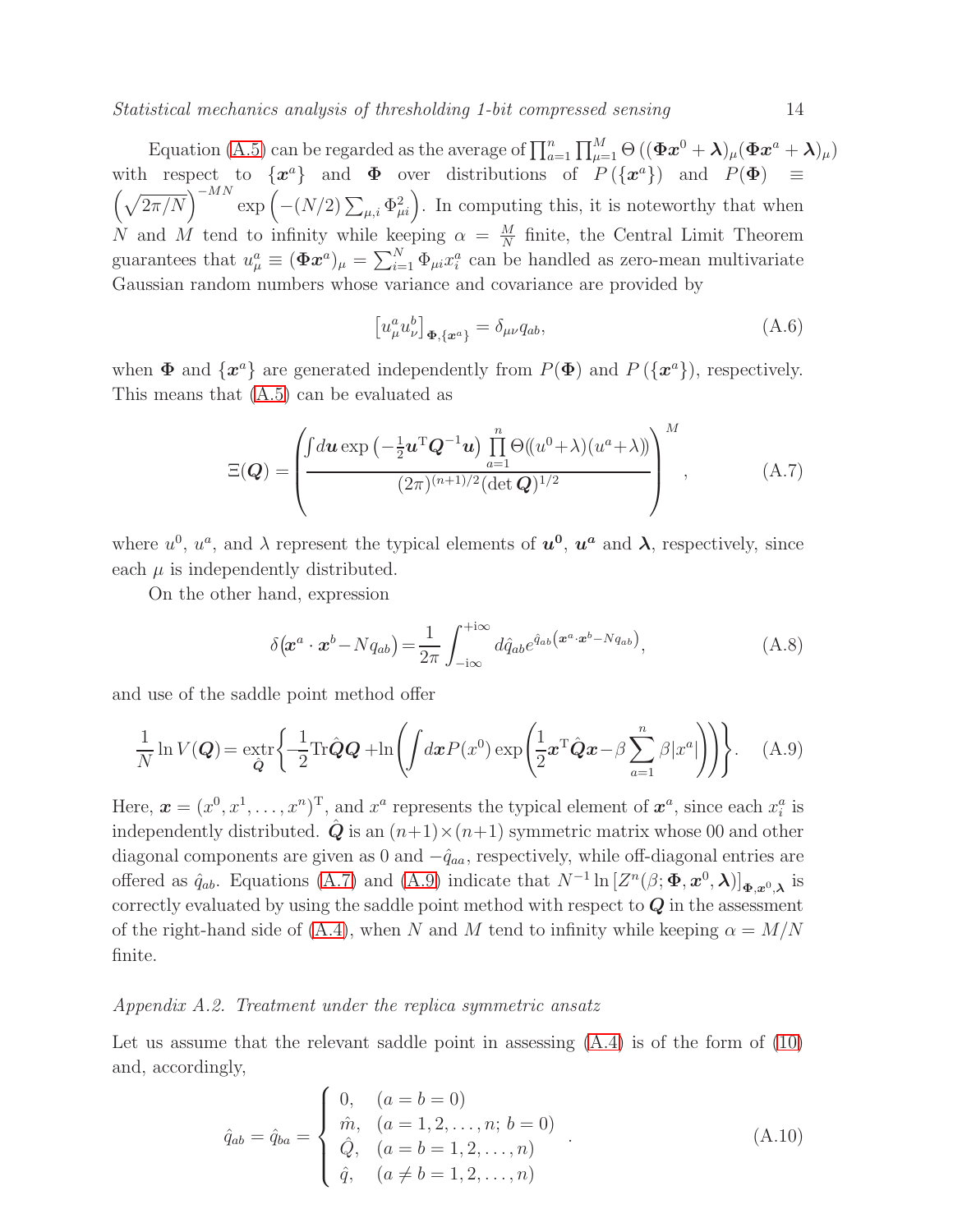The  $n+1$ -dimensional Gaussian random variables  $u^0, u^1, \ldots, u^n$ , whose variance and covariance are provided as [\(10\)](#page-4-0), can be expressed as

$$
u^{0} = \sqrt{\rho \sigma_{0}^{2} - \frac{m^{2}}{q}} s^{0} + \frac{m}{\sqrt{q}} t,
$$
\n(A.11)

$$
u^{a} = \sqrt{Q - q}s^{a} + \sqrt{q}t, \ (a = 1, 2, ..., n)
$$
\n(A.12)

by utilizing  $n+2$  independent standard Gaussian random variables t and  $s^0, s^1, \ldots, s^n$ . This indicates that [\(A.7\)](#page-13-0) is evaluated as

<span id="page-14-0"></span>
$$
\Xi(\mathbf{Q}) = \left( \int \mathrm{D}t H \left( -\frac{\frac{m}{\sqrt{q}} t + \lambda}{\sqrt{\rho \sigma_0^2 - \frac{m^2}{q}}} \right) H^n \left( -\frac{\sqrt{q} t + \lambda}{\sqrt{Q} - q} \right) + H \left( \frac{\frac{m}{\sqrt{q}} t + \lambda}{\sqrt{\rho \sigma_0^2 - \frac{m^2}{q}}} \right) H^n \left( \frac{\sqrt{q} t + \lambda}{\sqrt{Q} - q} \right) \right)^M.
$$
\n(A.13)

On the other hand, substituting  $(A.10)$  into  $(A.9)$ , in conjunction with the identity,

$$
\exp\left(\hat{q}\sum_{a>b(\geq 1)}x^ax^b\right) = \int Dz \exp\left(\sum_{a=1}^n\left(-\frac{\hat{q}}{2}(x^a)^2 + \sqrt{\hat{q}}zx^a\right)\right) \tag{A.14}
$$

where  $z$  is a standard Gaussian random variable, yields

<span id="page-14-1"></span>
$$
\frac{1}{N}\ln V(\boldsymbol{Q}) = \underset{\hat{Q},\hat{q},\hat{m}}{\text{extr}} \left\{ \frac{n}{2}\hat{Q}Q - \frac{n(n-1)}{2}\hat{q}q - \hat{m}m\sigma_0^2 \right\}
$$
\n
$$
+ \ln \left[ \left( \int dx \exp\left( -\frac{\hat{Q} + \hat{q}}{2}x^2 + \left( \sqrt{\hat{q}}z + \hat{m}x^0 \right)x - \beta |x| \right) \right)^n \right]_{x^0, z} \right\}. \tag{A.15}
$$

Although we have assumed that  $n \in \mathbb{N}$ , the expressions of [\(A.13\)](#page-14-0) and [\(A.15\)](#page-14-1) are likely to hold for  $n \in \mathbb{R}$  as well. Therefore the average free energy  $\overline{f}$  can be evaluated by substituting these expressions into the formula  $\overline{f}$  =  $-\lim_{n\to 0}(\partial/\partial n)\left((\beta N)^{-1}\ln\left[Z^n(\beta;\boldsymbol{\Phi},\boldsymbol{x}^0,\boldsymbol{\lambda})\right]_{\boldsymbol{\Phi},\boldsymbol{x}^0},\boldsymbol{\lambda}\right)\!.$ 

In the limit of  $\beta \to \infty$ , a nontrivial saddle point is obtained only when  $\chi \equiv \beta(Q-q)$ is kept finite. Accordingly, we change the notations of the auxiliary variables as  $\hat{Q} + \hat{q} \to \beta \hat{Q}, \hat{q} \to \beta^2 \hat{q}$ , and  $\hat{m} \to \beta \hat{m}$ . Furthermore, we use the asymptotic forms

$$
\lim_{\beta \to \infty} \frac{1}{\beta} \int \mathrm{D}t H \left( \frac{\frac{m}{\sqrt{q}} t + \lambda}{\sqrt{\rho \sigma_0^2 - \frac{m^2}{q}}} \right) \ln H \left( \frac{\sqrt{q} t + \lambda}{\sqrt{Q - q}} \right)
$$
\n
$$
= \int \mathrm{D}t H \left( \frac{\frac{m}{\sqrt{q}} t + \lambda}{\sqrt{\rho \sigma_0^2 - \frac{m^2}{q}}} \right) \left( \frac{(\sqrt{q} t + \lambda)^2}{2\chi} \Theta(\sqrt{q} t + \lambda) \right) \tag{A.16}
$$

and

$$
\lim_{\beta \to \infty} \frac{1}{\beta} \ln \left( \int dx \exp \left( \beta \left( -\frac{\hat{Q}}{2} x^2 + \left( \sqrt{\hat{q}} z + \hat{m} x^0 \right) x - |x| \right) \right) \right)
$$